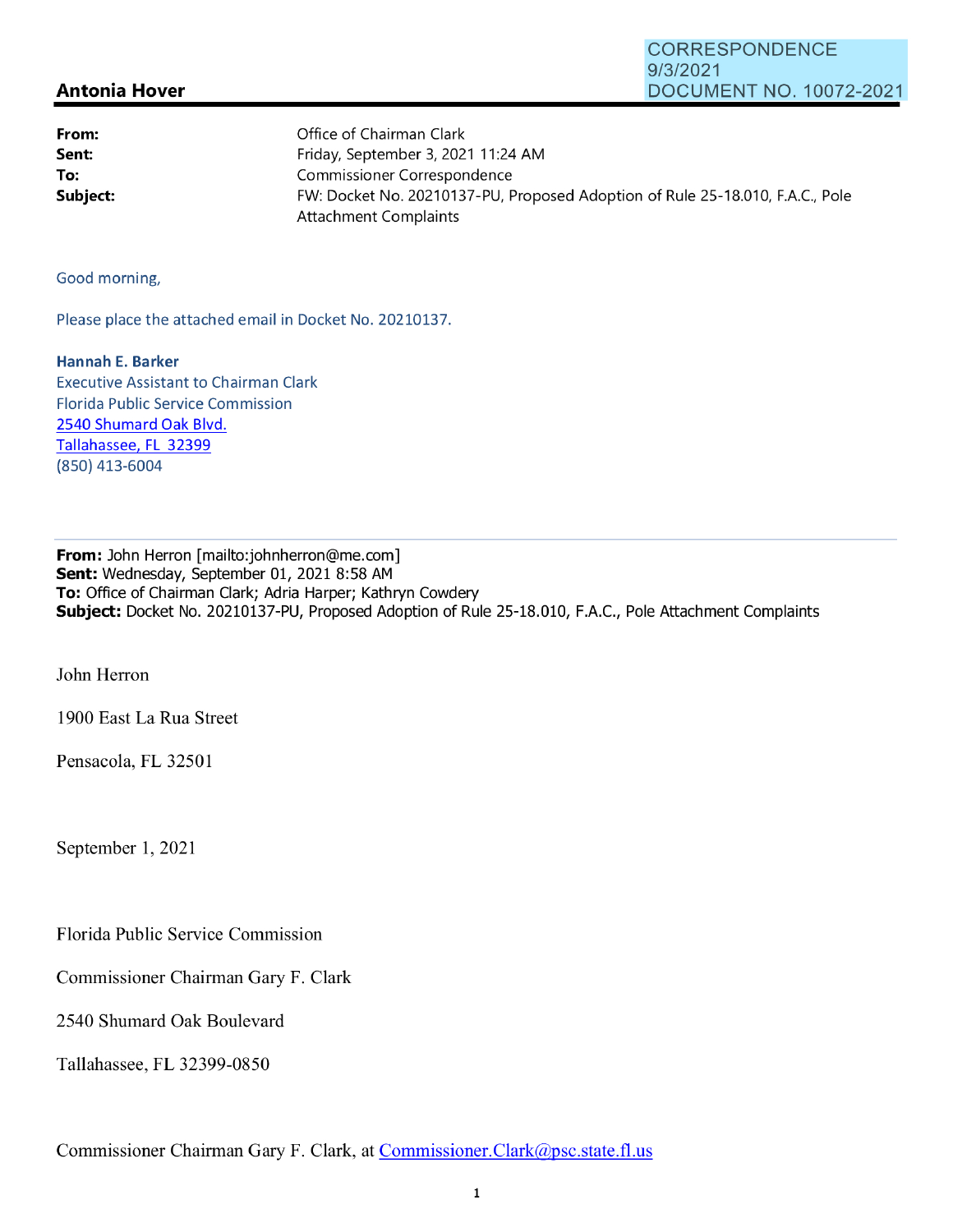Adria Harper, at *aharper@psc.state.fl.us* 

Kathryn G.W. Cowdery, at kcowdery@psc.state.fl.us

U.S. MAIL and EMAIL

## Re: Docket No. 20210137-PU, Proposed Adoption of Rule 25-18.010, F.A.C., Pole Attachment Complaints

Dear Chairman Clark:

In Pensacola, many 5G and 4G/5G wireless facility attachments are being installed in front of residential homes without any notice to residents. Often, these installments are near homes potentially eligible for the National Historic Registry of Places and near environmentally sensitive areas where migratory birds and other sensitive species nest.

In United Keetoowah Band of Cherokee Indians in Okla., et al. v. FCC, 933 F.3d 728 (D.C. Cir. 2019), the D.C. Circuit Court of appeals addressed 'small cells' like those being installed in Pensacola. The Court rejected representations that 'small cells' are "primarily pizza-box sized" antennas and radiate like "Wi-Fi routers", and reasoned: "small cells are typically mounted on much bigger structures …. That makes them crucially different from the consumer signal boosters and Wi-Fi routers to which the FCC compares them."

I respectfully ask the Florida Public Service Commission to include pole attachment complaint provisions that allow complaints from consumers, nearby property owners, Florida residents and/or consumers, and allow for environmental challenges including Environmental Assessments and all other appropriate environmental reviews, as prescribed by the National Environmental Policy Act of 1969, 42 U.S.C. §§ 4321 et seq. ("NEPA"). Second, I ask the Florida Public Service Commission to allow for historic review and all other appropriate review challenges as prescribed by the National Historic Preservation Act of 1966, 54 U.S.C. §§ 300101 et seq. ("NHPA"). Third, I ask the Florida Public Service Commission to allow for challenges when municipal pole attachment applications are incomplete.

At today's Workshop, please consider the following:

- Allow Florida residents and citizens to file complaints.
- Ensure collocation agreements are readily available to the public and conspicuously published on municipal websites where the poles are constructed in public rights-of-way.
- Establish and appropriate burden of proof for residents for environmental or historical complaints to be considered, a requirement to show substantial evidence of nature or wildlife sensitivities to warrant environmental impact analysis, or substantial evidence of potential eligibility for national historic registration eligibility.
- Establish proper threshold for what constitutes a "substantial change", and minimize exceptions. Establish the meaning of the term in a way that exerts the full local authority available on behalf of local citizens and residents, and thwarts attempts to undermine local authority by reinterpreting the term and changing regulatory interpretations to further limit local government control. (*i.e.*, FCC Docket 19-250).
- Ensure early notice to citizens and residents who reside within 250 feet of proposed attachments when pole attachments are planned, at the earliest moment - when interests are expressed by to allow sufficient time for citizens to analyze planned attachments.